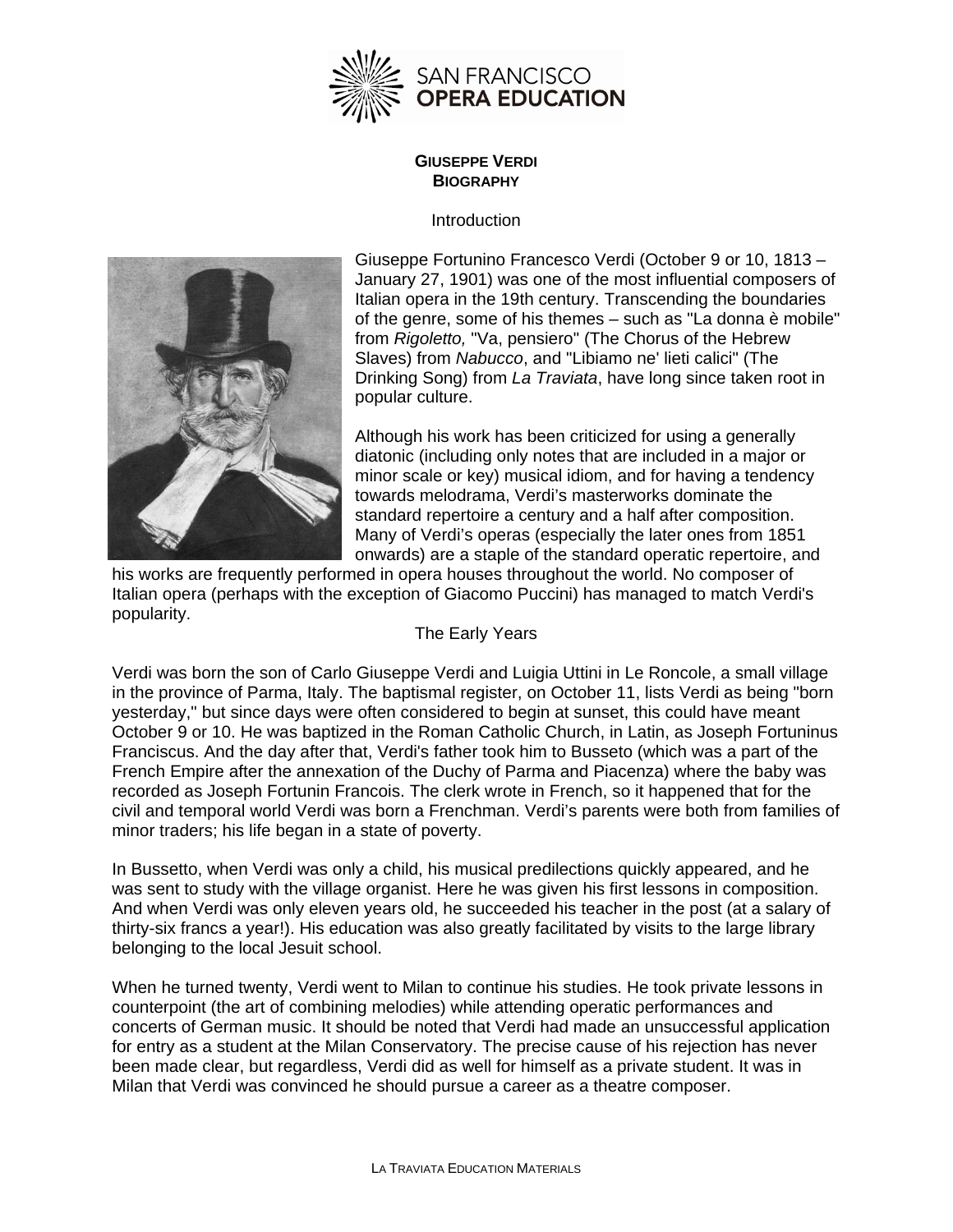Returning to Busseto, he became the town music master. With the support of Antonio Barezzi (a local merchant and music lover who had long supported Verdi's musical ambitions in Milan), Verdi gave his first public performance at Barezzi's home in 1830. Barezzi loved Verdi's music and invited him to be his daughter's music teacher. Verdi and Margherita (Barezzi's daughter) fell deeply in love and they were married on March 4, 1836. Soon after, Margherita gave birth to two children, both of whom died in infancy. Verdi had adored his children and was saddened that they were taken at such an early age.

Recovering from devastation, in November of 1839, Verdi's first opera, *Oberto,* was realized and achieved a degree of success at Milan's La Scala. Immediately after closing, La Scala's impresario, Bartolomeo Merelli, offered Verdi a contract for two more works. However, while composing his second opera, *Un giorno di regno*, on June 18, 1840, Margherita also passed away (the cause of which has never been determined). Perhaps partially due to his depression, *Un giorno di regno*, performed in September 1840, turned out to be a flop. To make matters worse, Verdi was so poor at this time that he had to pawn his wife's trinkets for the rent. Verdi fell deeper into despair and vowed to give up musical composition forever.

Fortunately Merelli persuaded Verdi to continue composing, and he went on with it while his heart was breaking. As a result of Merelli's cajoling, Verdi wrote *Nabucco*. The opening performance, in March of 1842, is what made Verdi famous. Legend has it that the famous "Va pensiero" (or "Chorus of the Hebrew Slaves") was so powerful that during the opera's first rehearsal, all of the laborers throughout the building stopped work and broke into an outburst of applause. This poignant, yearning chorus of a people – dreaming of freedom in their homeland – reminded Italians of their struggle for a unified homeland and made young Verdi a hero. Even in the present day, the "Chorus of the Hebrew Slaves," has repeatedly been proposed as a possible Italian national anthem.

### The "Galley Years"

During the mid 1840s Verdi composed and produced many operas (fourteen in total). Because he was so busy during this time, he proclaimed this period to be his "galley years". Works of the "galley years" included *I Lombardi* (1843) and *Ernani* (1844). In 1847, Verdi wrote *Macbeth,*  which was considered to be his most original and important opera. This was the first time Verdi had attempted an opera without a love story, breaking a basic convention in 19<sup>th</sup>-century Italian opera. Also in 1847, *I Lombardi* was revised, renamed *Jérusalem*, and was produced by the Paris Opera. Due to a number of Parisian conventions that had to be honored (including the inclusion of extensive ballets), it became Verdi's first work in the French Grand opera style.

Verdi's personal life also took off again at some point during the mid 1840s; he began an affair with Giuseppina Strepponi, a soprano in the twilight of her career. Although their cohabitation before marriage was regarded as scandalous in many of the places they lived, that did not stop them. Eventually, while living with Strepponi, Verdi purchased an estate two miles from his hometown, Busseto. His parents had owned the property initially, but after his mother's death in 1851, Verdi made Villa Verdi at Sant'Agata his home until his death. Verdi and Giuseppina finally married on August 29, 1859 at Collonges-sous-Salève, near Geneva.

As the "galley years" drew to a close, Verdi created one of his greatest masterpieces, *Rigoletto,*  which premiered in Venice in 1851. Based on a play by Victor Hugo (*Le roi s'amuse*), the libretto had to undergo substantial revisions in order to satisfy the epoch's censorship of controversial topics; namely *Rigoletto's* depiction of immoral behavior among royalty. Verdi was on the verge of giving it all up on a number of occasions. However, in the end, the opera quickly became a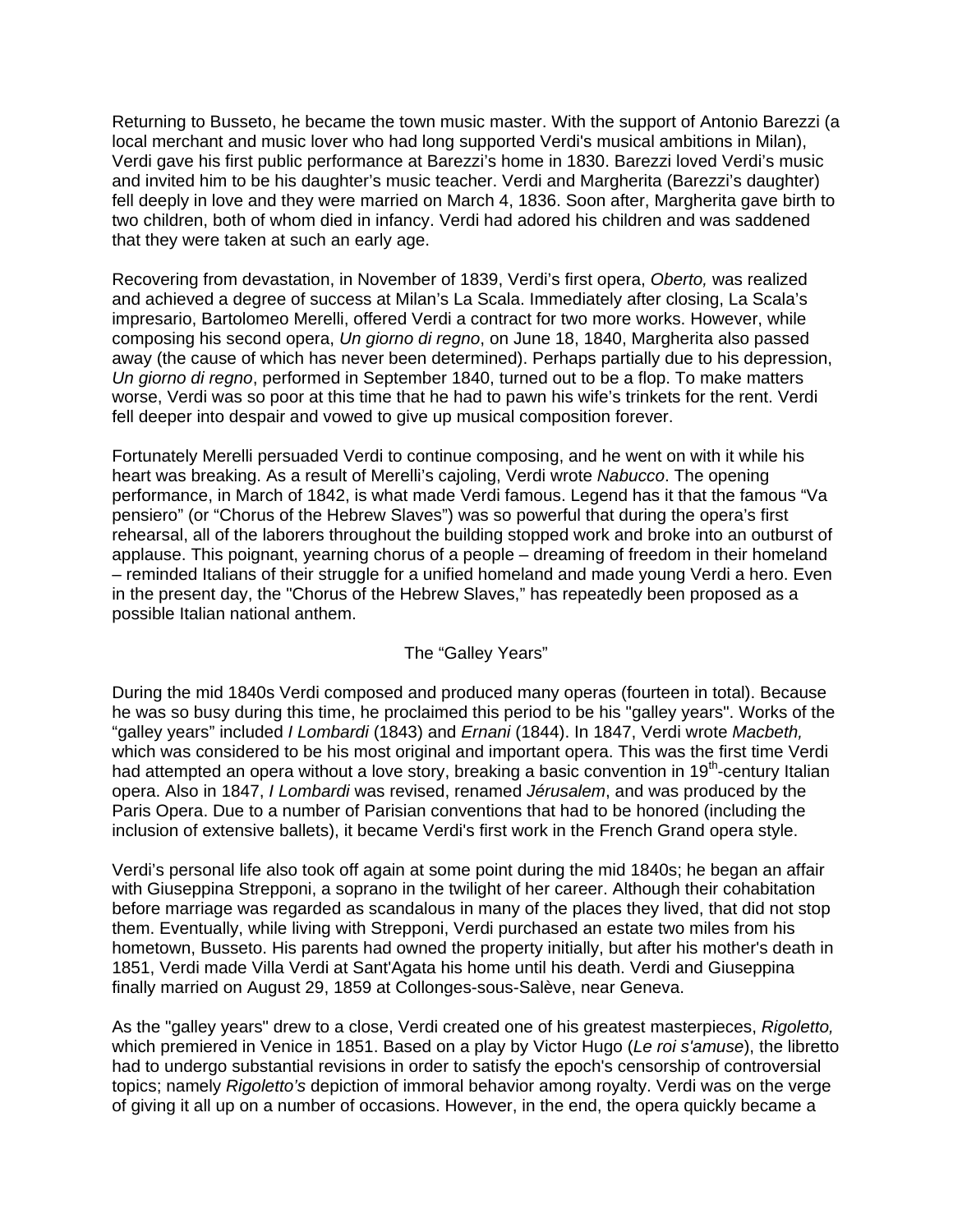great success. With *Rigoletto*, Verdi established his original idea of musical drama. It is a cocktail of heterogeneous elements, embodying social and cultural complexity, and beginning from a distinctive mixture of comedy and tragedy. *Rigoletto's* musical range includes: bandmusic such as in the first song "La donna è mobile," Italian melody such as the famous quartet "Bella figlia dell'amore," chamber music such as the duet between Rigoletto and Sparafucile, and verses based on key-notes like the C and C# in Rigoletto and Monterone's upper registers.

#### The Middle Years

After *Rigoletto,* the operas of Verdi's "middle period" followed suit. In 1853, *Il Trovatore* was produced in Rome, and *La Traviata* was produced in Venice. The latter was based on Alexandre Dumas, *fils',* play *The Lady of the Camellias*. Between 1855 and 1867 there was an outpouring of great Verdi operas, among them such repertory staples as *Un ballo in maschera* (1859), *La forza del destino* (commissioned by the Imperial Theatre of Saint Petersburg for 1861 but not performed until 1862), and a revised version of *Macbeth*  (1865). Others (perhaps somewhat less often performed) include *Les vêpres siciliennes* (1855) and *Don Carlos* (1867), both commissioned by the Paris Opera and initially given in French. Today, these two operas are most often performed in their revised Italian versions. *Simon Boccanegra* followed in 1857.



Verdi had a brief stint as a politician, serving in 1863 as (elected) deputy to the newly formed Italian Parliament. Although he was a passionate Italian patriot, Verdi hated politics and did not remain long in the parliament. He was made a lifetime senator by King Victor Emmanuel in 1874, but Verdi only showed up once and that was to take his oath. Verdi was a great disciple of the Italian patriotic movement known as the Italian Risorgimento (ca 1750 – 1879). It strove for Italian unification and a new social order. As a believer in the movement, Verdi wanted the staging, sets and costumes for his opera *La Traviata* to be "modern" in keeping with the contemporary issues of his times. He saw his artistic role as an opportunity to shape the Risorgimento and to help unite Italy, with a common language and no internal boundaries. Verdi was a diplomat who sought to contribute to the Risorgimento through peaceful means.

In 1869, Verdi was asked to compose a section for a requiem mass in memory of Gioacchino Rossini. Alternatively, he proposed that this requiem should be a collection of sections composed by other Italian contemporaries of Rossini. The requiem was compiled and completed, but it was not performed in Verdi's lifetime. In 1874, Verdi reworked his "Libera Me" section of the Rossini Requiem and made it a part of his *Requiem Mass*, honoring the famous novelist and poet Alessandro Manzoni, who had died one year earlier. The complete *Requiem* was first performed at the cathedral in Milan on May 22, 1874.

Verdi's grand opera, *Aida*, is sometimes thought to have been commissioned for the celebration of the opening of the Suez Canal in 1869. However, according to one major critic, Verdi was asked by the Khedive (governor) merely to write an "ode" for the inauguration of the new opera house (scheduled as part of the canal opening festivities). Perhaps a bit insulted, Verdi turned down the invitation to write something new, and instead the opera house was forced to open with a production of *Rigoletto.* Later in 1870, the organizers again approached Verdi (this time with the idea of writing an entire opera), but he again turned them down. When they warned him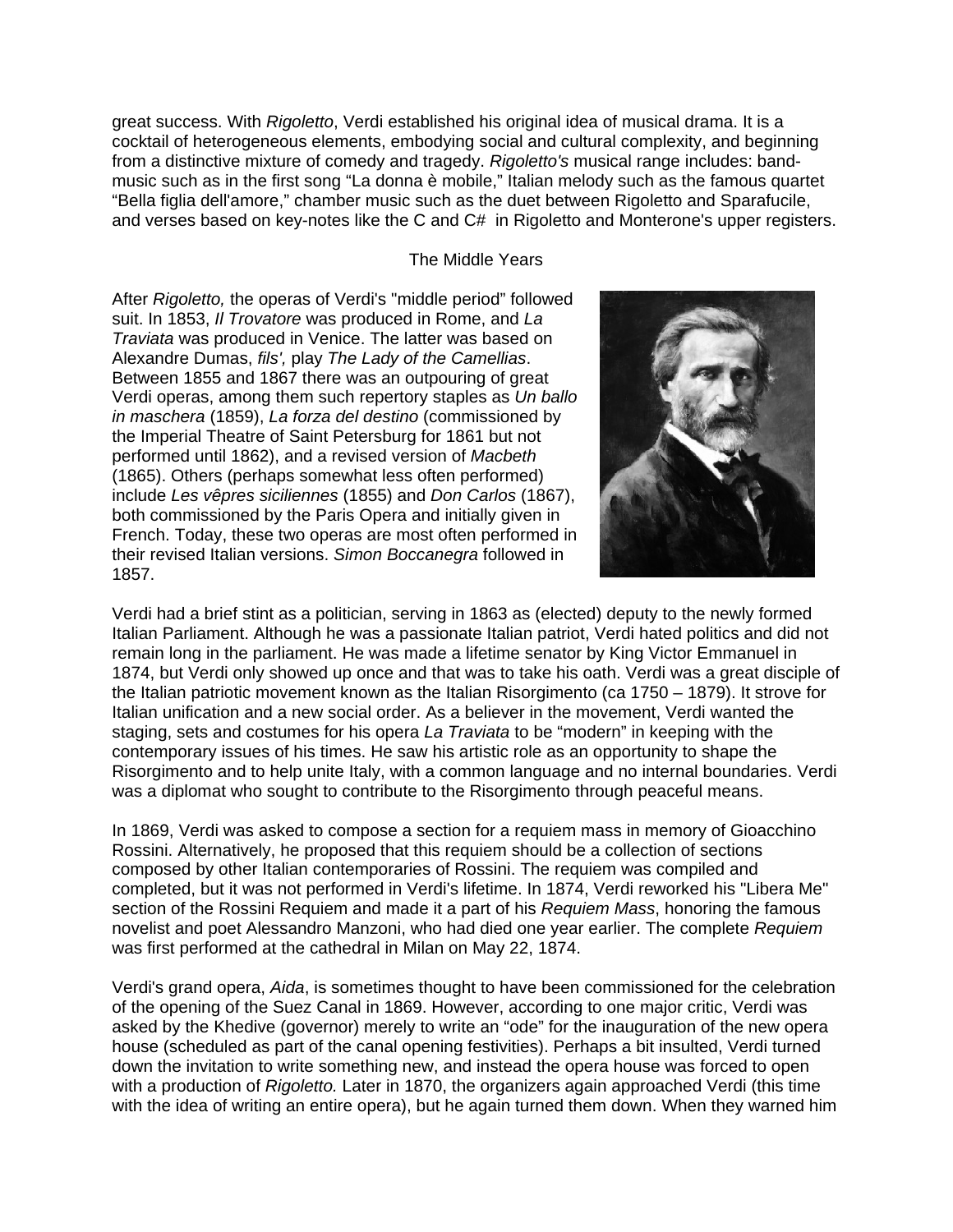that they would ask Charles Gounod (French composer, best known for his operas *Faust* and *Roméo et Juliette*) instead, and then threatened to engage Richard Wagner's (famous German composer) services, Verdi began to show considerable interest. The agreements were signed in June 1870.

As a side note, Wagner and Verdi – both leaders of their respective schools of music – seemed to resent each other greatly. For example, they never once met in person. Verdi's comments on Wagner and his music were few and hardly benevolent: "He invariably chooses, unnecessarily, the untrodden path, attempting to fly where a rational person would walk with better results." Of Wagner's comments on Verdi, only one is well-known. After listening to Verdi's *Requiem*, the great German, who was prolific and eloquent in his comments on some other composers, said: "It would be best not to say anything." Although competitive, Verdi still admired and respected the work of Wagner. Upon learning of Wagner's death, Verdi lamented: "Sad, sad, sad! ... a name that will leave a most powerful impression on the history of art."

## Twilight and Death

During the next several years, Verdi worked on revising some of his earlier scores, most notably *Don Carlos, La forza del destino*, and *Simon Boccanegra.*

*Otello,* based on William Shakespeare's play, with a libretto written by Arrigo Boito (the young composer of *Mefistofele),* premiered in Milan in 1887. Some feel that although masterfully orchestrated, *Otello* lacks the melodic luster so characteristic of Verdi's earlier, great, operas. Its music was "continuous" and could not easily be divided into separate "numbers" to be performed in concert. Additionally, it lacked a prelude, something Verdi listeners were not accustomed to. Many critics, however, considered it to be Verdi's greatest tragic opera, containing some of his most beautiful, expressive music and some of his richest characterizations.

In 1894, Verdi composed a short ballet for a French production of *Otello*, his last purely orchestral composition. Years later, Arturo Toscanini (who had performed as cellist in the orchestra at the world premiere of *Otello,* becoming a dear friend of Verdi's) recorded the music for RCA Victor with the NBC Symphony Orchestra, which complements the 1947 Toscanini performance of the complete opera.

Verdi's last opera, *Falstaff* (libretto also by Boito), was based on Shakespeare's *Merry Wives of Windsor* and Victor Hugo's subsequent translation. It was an international success and was one of the supreme comic operas which showed Verdi's genius as a contrapuntist (a person skilled at combining melodies). Verdi had met with a modest operatic success before he was long out of his teens, but after sixty years of almost continuous labor, he startled the art world with this consummate masterpiece, written, with all the verve and vitality of youth, when he was eighty.

In 1897, Verdi completed his last composition, a setting of the traditional Latin text *Stabat Mater*. This was the last work of four sacred works in Verdi's *Quattro Pezzi Sacri*. The other three works were: *Ave Maria* for mixed chorus, *Laudi alla Vergine Maria* for female chorus, and *Te Deum* for double chorus and orchestra. Today these pieces are often performed together or separately. The first performance of the four works was held on April 7, 1898 at the Grande Opéra in Paris.

In Milan, on January 21, 1901, Verdi had a stroke. He gradually grew more feeble and died six days later, on January 27, 1901. At the state funeral for Verdi in Milan, Arturo Toscanini